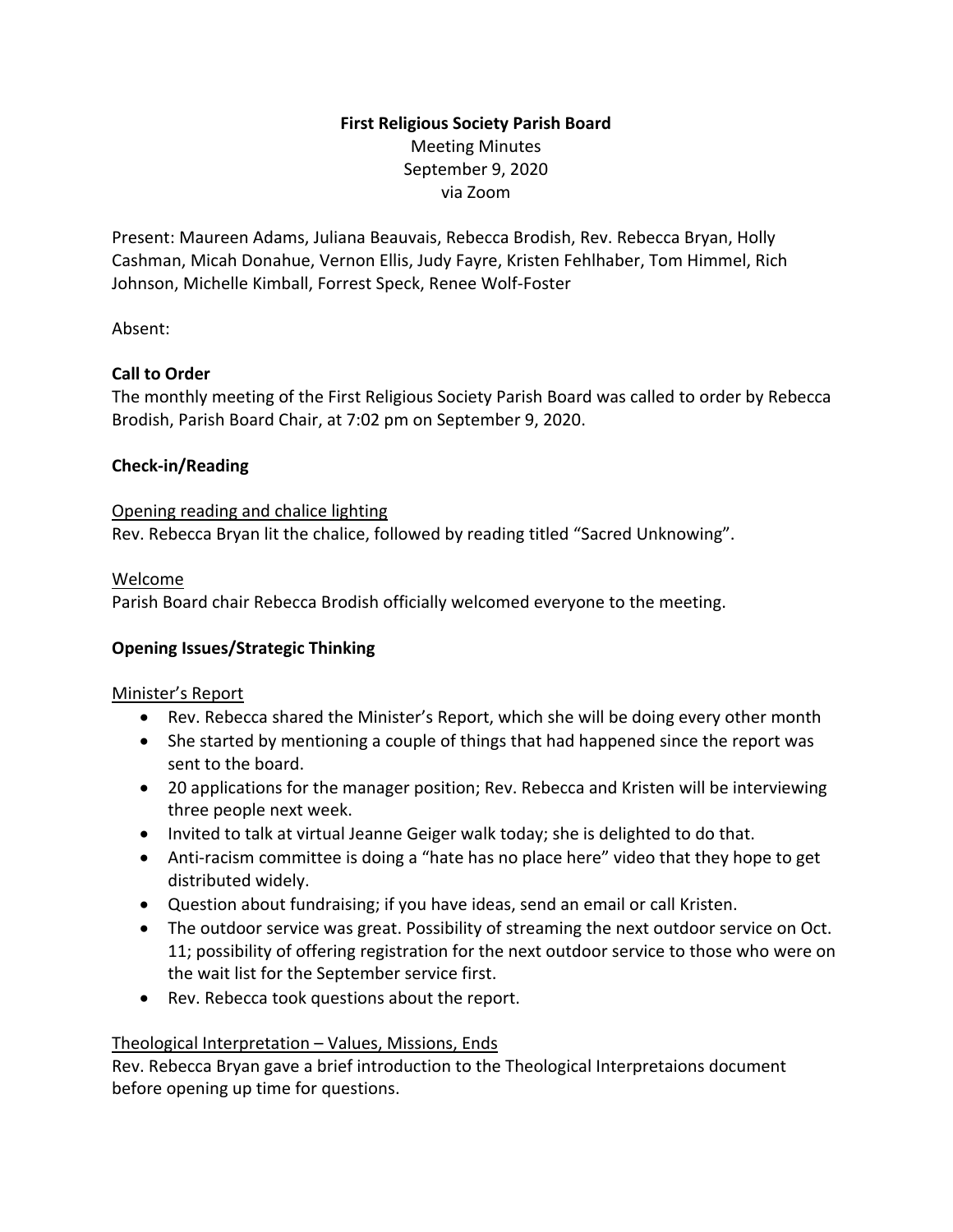Rev. Rebecca closed by emphasizing that the document is a draft, she welcomed feedback, and she asked for editing help. Rebecca Brodish and Renee Wolf-Foster both agreed to offer editing.

#### Re-engaging the congregation: VME

Kristen Fehlhaber announced that the postcards are going out, and a phone call training will take place tomorrow. Details about the process were shared, including that there will be about 36 people making calls, about 10 calls per person, and that there will be a mechanism for sharing what the members tell us.

Parish Board vacancy update: (under new business, but discussion on this started during the previous topic)

Micah Donahue shared the update that the Governance Committee invited their "top candidate" for a PB Youth Member, Sadie Fountain (daughter of Tim & Sarah Spaulding), who accepted an hour before the meeting.

The following motion was made by Juliana Beauvais and seconded by Rich Johnson:

*Motion*: "I move that the Parish Board move to the warrant for the Congregational meeting on September 27th the nomination of Sadie Fountain to the Parish Board as Youth Board Member for a one-year term."

*Vote*: The motion was passed unanimously.

#### Reminder of Parish Board Retreat

Rebecca Brodish reminded everyone about the board retreat and explained the basic outline of the program. The retreat will take place Saturday, Oct. 3, 1-4.30 pm, via Zoom. Laura Park will be joining us.

### Strategic Topics for the Next Meeting

Our next meeting will be centered around two big strategic topics, which Rev. Rebecca introduced:

(1) Is the board committed to FRS becoming an anti-racist congregation? What does that mean? Is that where we are?

There is not an official UUA set of guidelines or "blessing" to this process; it's important for each congregation to go through this work on their own.

Is there any preparation or homework that the board should do? (will ask core team)

(2) How will the board respond if there is a deficit? What is the commitment/priority/focus?

#### **New Business**

### Conflict of Interest Forms

Rebecca Brodish reminded new and existing board members to send the COI forms to Kristen.

#### Financial update

Kristen Fehlhaber shared her screen for a "big picture" update about the financials.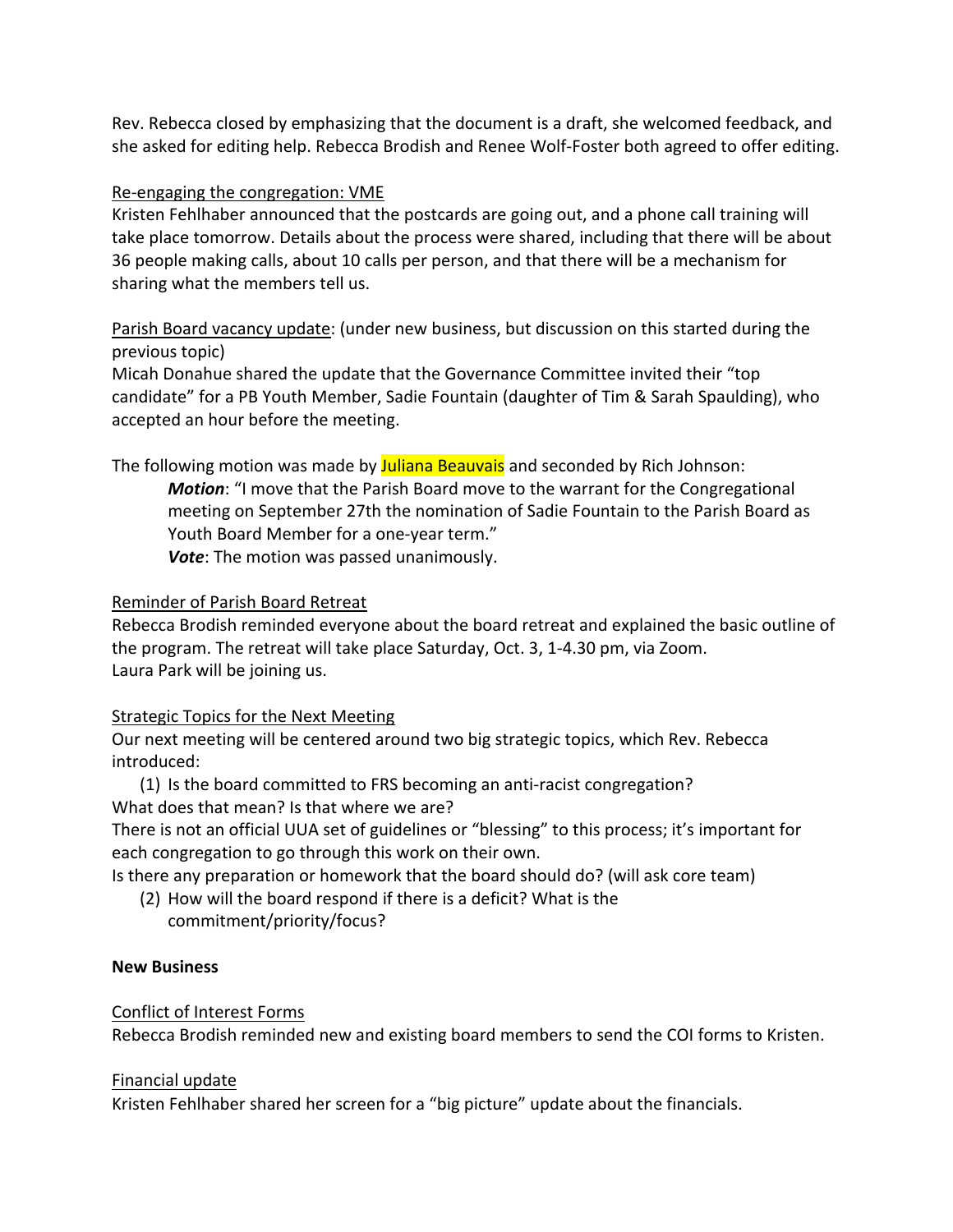We are likely to miss out on about \$20,500 or rental income, about \$42,500 of fundraising income in the upcoming year. We will end in the positive this year. We raised over \$20,000 in the FRS Recovery Fund, which replaced the income from the spring raffle. We were able to set aside \$7,000 for capital reserve, and we gave out over \$17,000 in contributions from the collection plate. We have expectation but not certainty in the PPE forgiveness; they are working on the application for forgiveness.

### Youth Parish Board Member

Covered this earlier. Rebecca Brodish expressed thanks to Governance Committee for their work on this!

#### Reopening team update

Judy Fayre reported on the reopening team's work, which is on-going, although there is no fixed meeting time. They balance and weigh a concern for safety/well-being and a concern for need for connection; there is a diversity of opinion and backgrounds on the committee, and they all agree before a decision is made. There were 120 responses to the survey, with people expressing a wide range, even conflicting, opinions. They are open to ideas all the time, so share with them if you have ideas.

#### Other New Business/Next Month

#### **Consent Agenda**

- 8.19.2020 Parish Board Minutes
- 8.20.2020 Finance Committee Minutes
- 9.3.2020 Finance Committee Minutes
- 9.1.2020 Justice Action Ministry report
- Climate Action Project report/Energy savings update

The following motion was made by Maureen Adams and seconded:

*Motion*: "I move that all items on the Consent Agenda be approved." *Vote*: The motion passed unanimously.

### **Process Check**

Rebecca Brodish posted a link to the new Google form in the Zoom chat window and went over the questions and required items.

Judy asked that the Zoom link for tomorrow's phone call training be added to the chat.

### **Closing**

### Closing words

Rev. Rebecca Bryan shared the quote that she currently has on her computer, stating that her wish for each and every one of us is that this wish comes true at least once every day: "Any moment of truly being is where we slip into eternity".